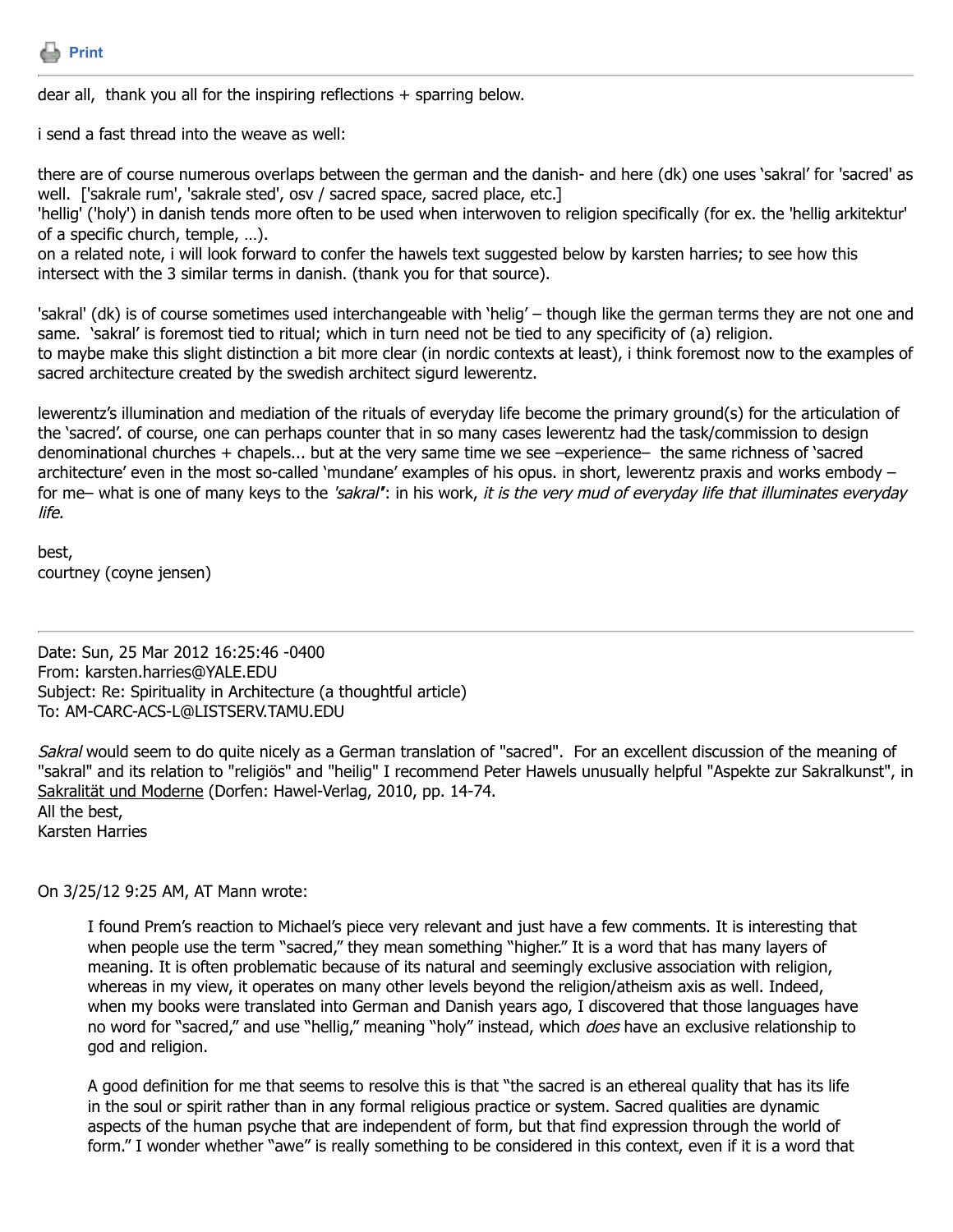comes to the minds of contemporary architects. In my experience, sacred places evoke something in people independent of their religious or atheistic beliefs, indeed they seem to transcend belief. They don't even have to be dramatic (hence qualifying as "awe"), as they might be a rural stream, a beautiful tree, or a natural place of contemplation. Mind you, some sacred places are dramatic, like Delphi or Mt Kailash or the Ganges, however it is much more subtle that that. And the idea that a sacred place has to be a place of congregation, rather than sacred in itself, is as Prem and Michael point out, a denial of the mystery. Long live the mystery!

Best, and everyone enjoy Chichen Itza,

AT

\_\_\_\_\_\_\_\_\_\_\_\_\_\_\_\_\_\_\_\_\_\_\_\_\_\_\_\_\_\_\_\_\_\_\_\_\_\_\_\_\_\_\_ AT Mann Home: +1 518 822 0882 Cell: +1 917 596 2108 Skype: atmann4 Twitter: @atmann Website: [http://atmann.net](http://atmann.net/) ["Sacred Landscapes"](http://www.amazon.com/dp/1402765207/ref=as_li_qf_sp_asin_til?tag=atmannsdomain&camp=14573&creative=327641&linkCode=as1&creativeASIN=1402765207&adid=1P7RDNRT5W95RQ3F3HQM&&ref-refURL=http://www.atmann.net/books.htm) is available and "The Sacred Language of Trees" will be published in 2012

Thanks Julio for circulating Michael's fascinating and provocative piece. It made me think and I found myself relating to both sides of this debate.

On the one hand I see De Botton's phrase "temple for atheists" as an oxymoron. A temple is an acknowledgment of a higher realm, whereas atheism is a denial of such a realm. As the philosopher Charles Taylor has pointed out, when we do not have a higher "horizon of significance", there is no basis for differentiating between choices; a choice involving petty self-gratification exists at the same level as a choice that has to be based on ethical normative values. In a world for atheists if we seek an architecture that produces awe we immediately run into questions such as: "Awe of what?" or "Who decides what should provoke that awe?". The true temple occurs when the believers who enter it acknowledge a higher presence, are humble before that presence, and the temple is shaped primarily by an attempt to articulate that presence. Without the mediation of this higher presence, I fear that a proposal to build temples for atheists will find that there is no dividing line between an architecture of awe and an architecture of earthly power. The history of architecture the world over is full of examples of the failure to construct this dividing line. So I find De Botton's proposal not only nonsensical but also dangerous.

But I am also uncomfortable with Anne Rieselbach's proposition that "a space cannot be sacred in itself, that it is only through its setting as a place for gathering for worship, contemplation, prayer, meditation or fellowship that architecture can become sacred. It is the very instrumental nature of architecture, its functional aspect, that helps to call forth the sacred". So I also wonder about Michael's words that immediately follow: "an attempt to disengage the act of belief, of coming together as a community of believers, from the space in which that gathering happens - why it happens - keeps architecture and art at a safe distance from the immeasurable, the ineffable, and the mysterious".

The reason for my discomfort is that I have encountered too many people from all faiths who are believers, who are firm in their faith, yet who follow their faith largely out of self-absorption or habit. Conditioned by their cultural tradition to believe, they are unable to see beyond the traditional rituals of their religious practice. And they participate in those rituals either because they cannot see beyond their conditioned habits or in order to placate a God they fear, believing that this placation will win them favors from God.

Is this truly connecting with the sacred? I fear not.

If the goal is to win favors from God the self-absorbed focus of the endeavor results in this self-absorption dominating life upon stepping out of the place of worship. A true connection with the sacred would invoke a sense of humility in the presence of the sacred. It would invoke a sense of bliss on becoming aware of the compassion and beauty in the sacred. And these attitudes of humility, compassion and beauty would pervade life whether one is inside or outside a place of worship.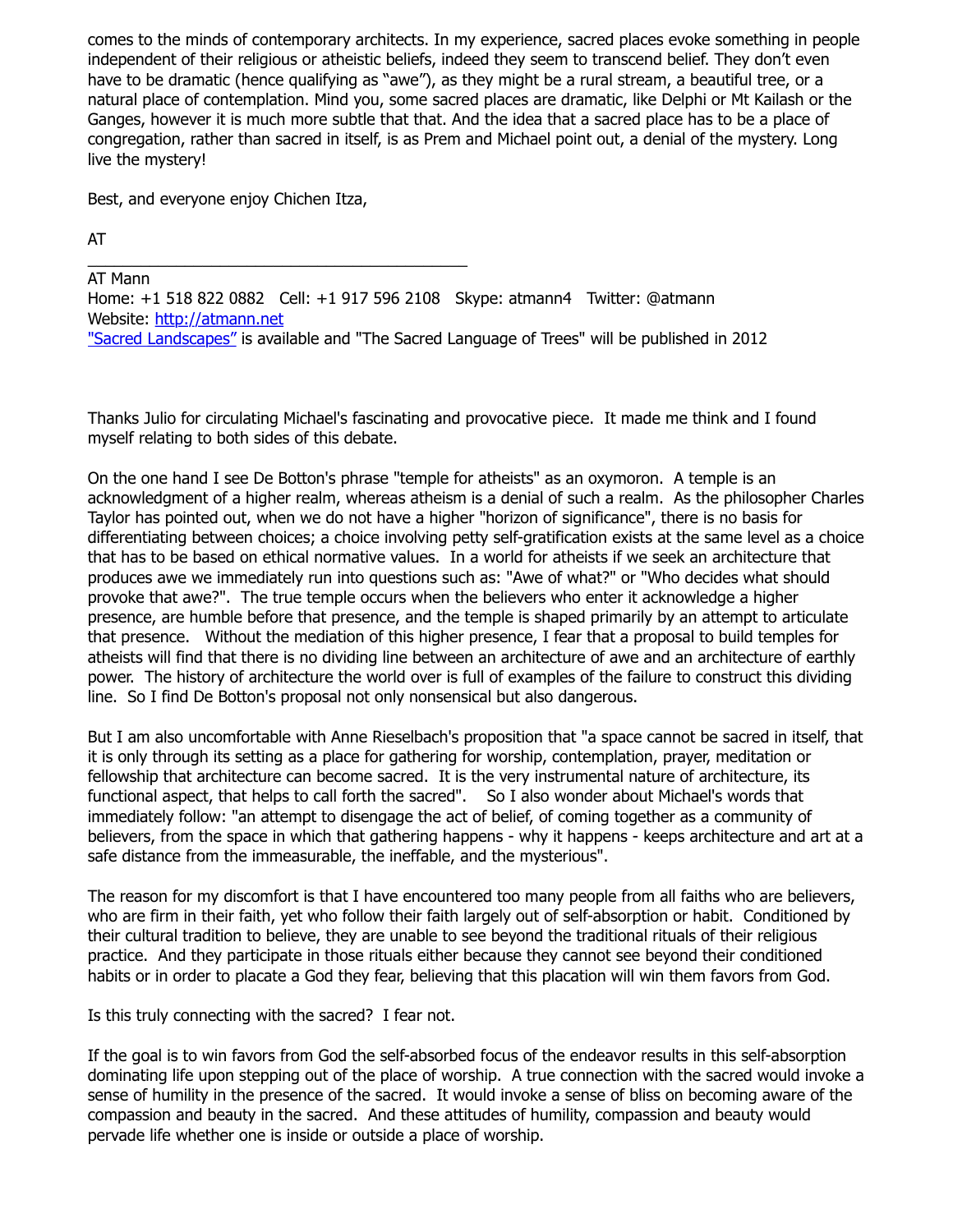And if one worships out of conditioned habit, one fails to achieve any engagement with a wider realm. I recently read about an experiment that demonstrated that when we do something out of habit the level of activity in our brain decreases to the point where we are not aware of our environment. All of us are aware of this when we drive a car along a familiar route with our minds elsewhere, and once we have reached our destination would be hard pressed to recall the specificities of what we saw along the way. We have been evolutionally conditioned to veer towards habit because this lowers the activity in our brain so that we preserve energy for the critical moments when danger presents itself. But the safe environments we have created for ourselves today means that we no longer have the everyday moments of danger that provoke our alertness. So it is easy for us to remain trapped forever in habit, and the fact that the sacred is everywhere and ever present can over time actually anesthetize us to its presence. The challenge we face is to construct and sustain the spiritual alertness that empowers us to always be aware of the sacred.

So I am wary of drawing too direct a connection between the sacredness of space and the acts of worship (and when I say worship here I include all the other acts that Rieselbach refers to such as contemplation, prayer, meditation and fellowship). To rely on this connection is problematic as it [a] fails to see the dangers of self-absorption or habit; [b] fails to recognize the need for constant spiritual alertness; and [c] instead of acknowledging the pervasiveness of the sacred, divides the world into sacred and secular realms where the sacred exists only in those spaces where acts of worship occur. The challenge is far greater and wider than this.

But to follow this thread further is to get into another discussion. Let me return to the presence that Michael saw in the room that evening in New York: "the palpable discomfort of many architects, artists, and academicians in using the 'S' word". I think Michael puts his finger on the root of the problem earlier in the text when he says "it seemed that most of the panelists were uncomfortable with the very word 'sacred', freighted as it is with the requirement of belief - something quite outside the control of the architect". It is exactly this fear of losing control that is the problem, but to understand it fully let us disconnect it for a moment from "the requirement of belief", as this is what may take us toward drawing the connection between acts of belief and sacredness of space.

The problem is that our education in general, plus our professional training as architects, has schooled us into believing that we can never be free unless we are in control of our situation. We are told we are modern, and to be modern is to have broken free of the shackles of feudalism and dogma in order to become a master of your own destiny. Our education is premised on the notion of intellectual rigor which makes us believe that in order to effectively engage with a situation it is necessary to conceptually understand it. To understand a situation is to be on top of it - to be in control. Given this equation drawn between freedom and being in control, architects are fearful in confronting any reality that exists at a level higher than their earthly existence, for to do so is to acknowledge something that is beyond their control and conceptual understanding. One can come to terms with a reality that is greater than you only by surrendering to it, and any form of surrender is seen as a loss of freedom. So they would rather not acknowledge it, or if it is pushed at them they seek to construct arguments that deny its existence so that they can protect their freedom.

Leave alone the sacred, I find that most architects are uncomfortable in talking about 'beauty' if one posits beauty as a higher realm of existence whose principles must be discovered. Try starting a discussion on this with a contemporary architect, and you are likely to be perceived as an archaic individual with fundamentalist beliefs, anachronistically trapped within medieval lines of thought. Yet it is difficult for them to totally deny beauty, for to deny architecture's predication on aesthetic sensibilities is to deny architecture itself. Therefore beauty, if admitted at all, is admitted as the tacit possession of the individual genius, and where it exists it is seen as a product of the creative personality. By treating it as a personality-centric product, it is admitted as an individual's possession, and therefore does not threaten the sense of freedom and control we are schooled to believe in. Look at any significant professional journal that covers architectural practice and you will see that the creative cutting edge of the discipline is largely constructed in terms of individual personalities rather than in terms of any higher principles. One would be hard pressed to articulate a model of architectural practice that is not personality-centric. I am troubled by the ease with which the profession has accepted this state of affairs.

To resolve this impasse it is necessary to rigorously engage with the question of whether surrender to a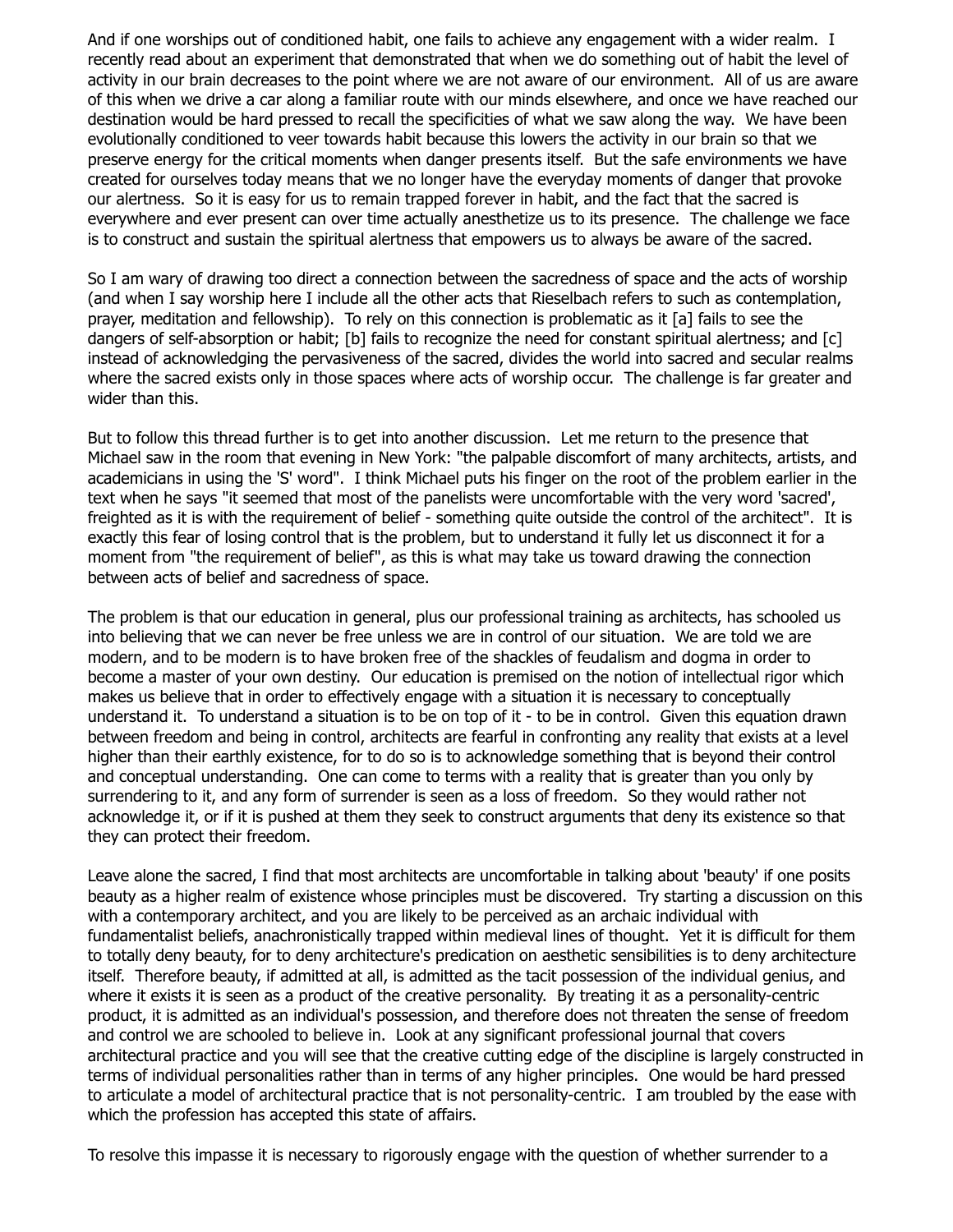higher realm of existence entails a loss of freedom. For this I turn to Soetsu Yanagi's wonderful book: The Unknown Craftsman - A Japanese Insight Into Beauty (and if anyone has not read this book I urge you to do so as soon as possible). Yanagi talks about the Japanese tea ceremony, which is often criticized as a ritualistic art of formalities. There are distortions of the tea ceremony which have descended to this level; but to critique all tea ceremonies this way is to misunderstand the true intent of the ceremony. The austerity of the ceremony is a way of focusing the mind by removing clutter, and the ceremony invokes all the senses in order to create a full-bodied awareness. This awareness is intended to make one aware of the sacred universe. This is not in order to conceptually understand the universe, for such an understanding would be beyond the human mind. At the most you can be aware of the order of the universe and change yourself in order to be in harmony with this order. So it is harmony rather than conceptual understanding that one seeks, and once you can bring yourself in harmony with the laws of the universe, the life and vigor present in the universe flows through you and new possibilities arise. Yanagi writes:

"Buddhism teaches that there are two ways of becoming a Buddha: one is called the "Way of Self-Power" (self reliance; *jiriki-do*); the other, the "Way of Other Power" (reliance on an external power or grace; tariki-do). The latter may be compared to going to sea in a sailboat; the former, to walking on land. On land one often has to traverse rugged paths, cross muddy pools, and overcome similar obstacles, time and again getting lost growing tired, and undergoing many other trials. For that reason, it is also called the "Way of Hardship" (*nangyo-do*), and it is the way of artists and others who believe themselves to be possessed of greatness, who want tofind it out and make use of it. To do this, they are willing to rely on their own individual strength; but only those of extraordinary caliber, or genius, can complete this arduous trip.

Obviously, not all living people can be geniuses; the number of geniuses appearing in any given generation is extremely small. Thus, there are a great many people of ordinary ability living in this world, with a few geniuses among them. Are the masses doomed to simple obliteration? Is there no salvation for them? Buddhism states very explicitly that the mass of the people may also become Buddhas. The sects that emphasize that those not endowed with genius are equally to be granted the bliss of reaching their destination are called tarikishu (sects of reliance on an external power), and their way is called the "Easy Way" (Igyo-do), since everyone is to arrive safely and unfailingly. A ship entering harbour with swelling sails is not doing so on its own but has surrendered to the great power of the wind. In a similar way, the mass of the people, even those devoid of talents, may be carried to their goal with the help of a great external power: they complete their journey with ease. Those who take the hard way seek their own greatness; those who follow the easy way surrender themselves, reflecting on their own smallness."

So there is no loss of freedom in this surrender. Rather, there is a gain in freedom because you reach a potential you would not have reached otherwise. And you use an energy that is a part of the natural order of the universe, without having to impose any energies that do not harmonize with the world. But most of us do not see this, and we persist in taking the hard way of self-power, believing it can be achieved with our own greatness, without realizing how few of us actually have this greatness within us. As Yanagi puts it powerfully "Liberty must not be confused with willfulness. Perfect freedom lies only in observing the law. Willfulness is the heaviest of fetters; self-assertion binds us hand and foot".

Architects will be comfortable in confronting the sacred only once they have been convinced that what they have construed as freedom all these years is actually a constraint.

Regards, Prem

 $\frac{1}{2}$